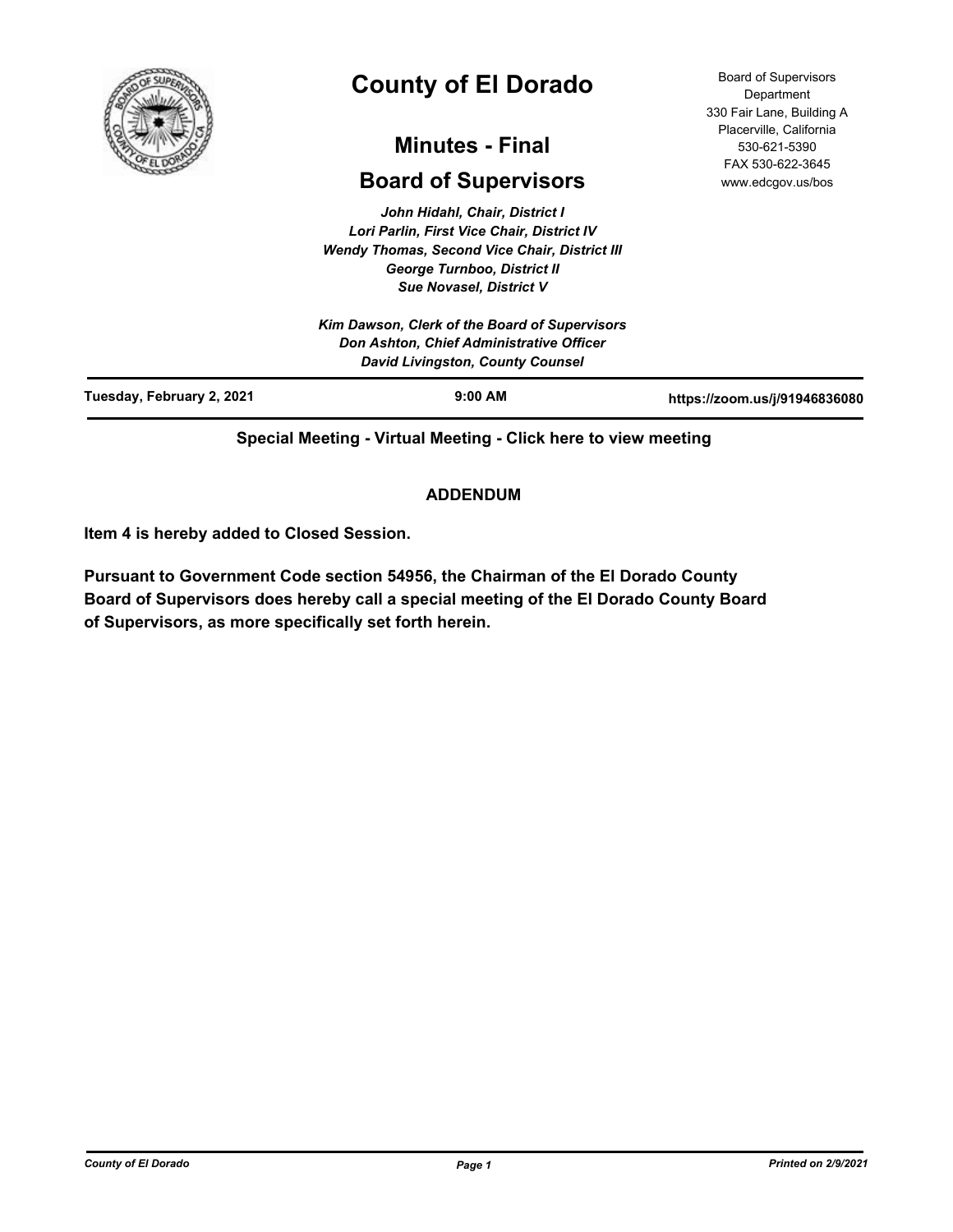**PUBLIC PARTICIPATION INSTRUCTIONS: To comply with physical distancing requirements and the stay at home order from the Governor, the Board Chambers will be closed to members of the public and all public participation will be handled remotely. The public should call into 530-621-7603 or 530-621-7610. The Meeting ID is 919 4683 6080.**

**To observe the live stream of the Board of Supervisors meeting go to https://zoom.us/j/91946836080.**

**If you are joining the meeting via zoom and wish to make a comment on an item, press the "raise a hand" button. If you are joining the meeting by phone, press \*9 to indicate a desire to make a comment. Speakers will be limited to 3 minutes.**

**To view Board of Supervisors meetings via Facebook Live, go to https://www.facebook.com/ElDoradoCountyNews. Please note the Board will not be using this function and therefore will not see any comments posted during the livestream.**

**By participating in this meeting, you acknowledge that you are being recorded.**

**If you choose not to observe the Board of Supervisors meeting but wish to make a comment on a specific agenda item, please submit your comment via email by 4:00 p.m. on the Monday prior to the Board meeting. Please submit your comment to the Clerk of the Board at edc.cob@edcgov.us. Your comment will be placed into the record and forwarded to the Board of Supervisors.**

**The Clerk of the Board is here to assist you, please call 530-621-5390 if you need any assistance with the above directions to access the meeting or if you would like to participate in the meeting from a conference room at the Government Center in Bldg. A**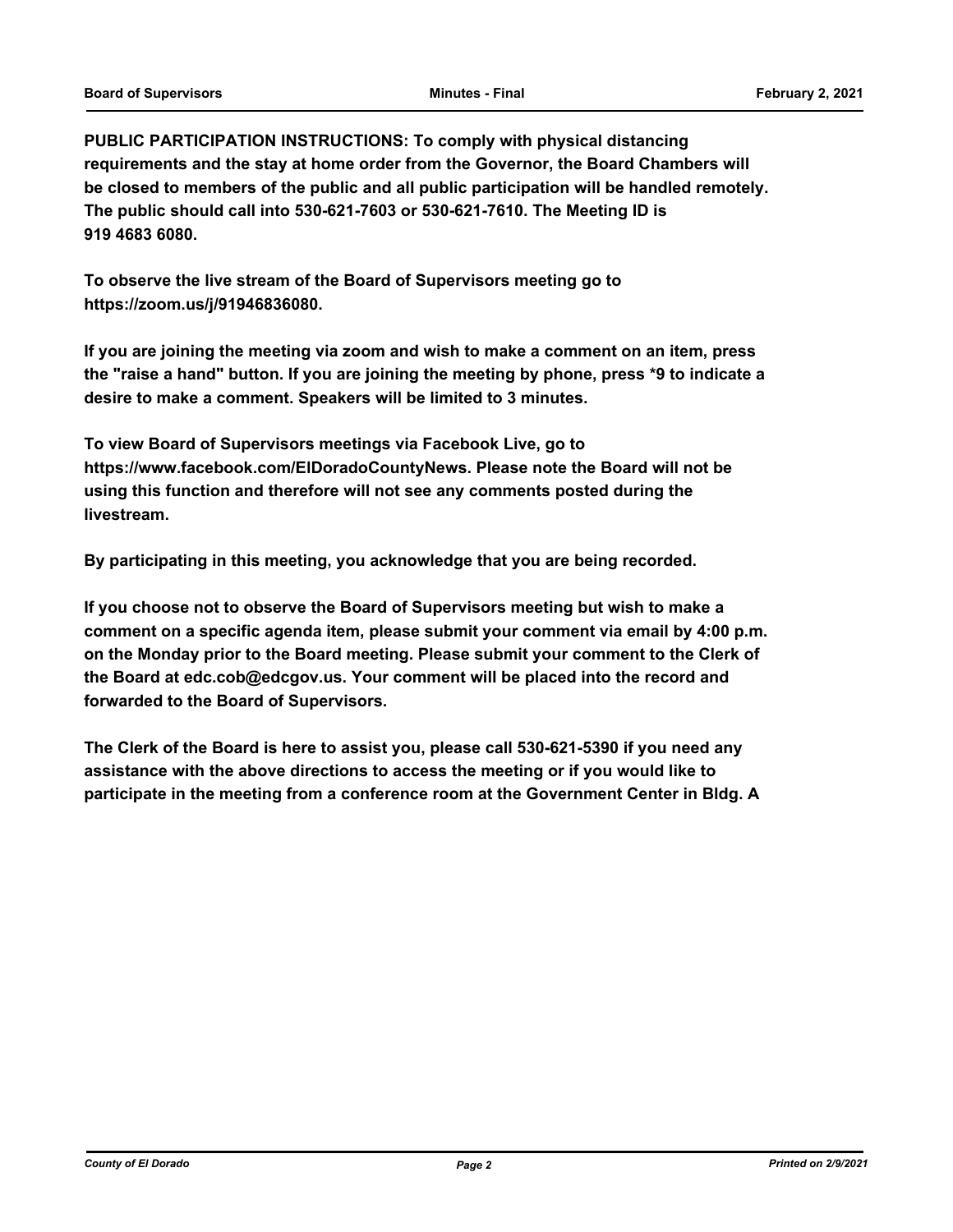## **Vision Statement Safe, healthy and vibrant communities, respecting our natural resources and historical heritage**

## **This institution is an equal opportunity provider and employer.**

Live Web Streaming and archiving of most Board of Supervisors meeting videos, all meeting agendas, supplemental materials and meeting minutes are available on the internet at: http://eldorado.legistar.com/Calendar.aspx

The County of El Dorado is committed to ensuring that persons with disabilities are provided the resources to participate in its public meetings. Please contact the office of the Clerk of the Board if you require accommodation at 530-621-5390 or via email, edc.cob@edcgov.us, preferably no less than 24 hours in advance of the meeting.

The Board of Supervisors is concerned that written information submitted to the Board the day of the Board meeting may not receive the attention it deserves. The Board Clerk cannot guarantee that any FAX, email, or mail received the day of the meeting will be delivered to the Board prior to action on the subject matter.

For Purposes of the Brown Act § 54954.2 (a), the numbered items on this Agenda give a brief description of each item of business to be transacted or discussed. Recommendations of the staff, as shown, do not prevent the Board from taking other action.

Materials related to an item on this Agenda submitted to the Board of Supervisors after distribution of the agenda packet are available for inspection during normal business hours in the public viewing packet located in Building A, 330 Fair Lane, Placerville or in the Board Clerk's Office located at the same address. Such documents are also available on the Board of Supervisors' Meeting Agenda webpage subject to staff's ability to post the documents before the meeting.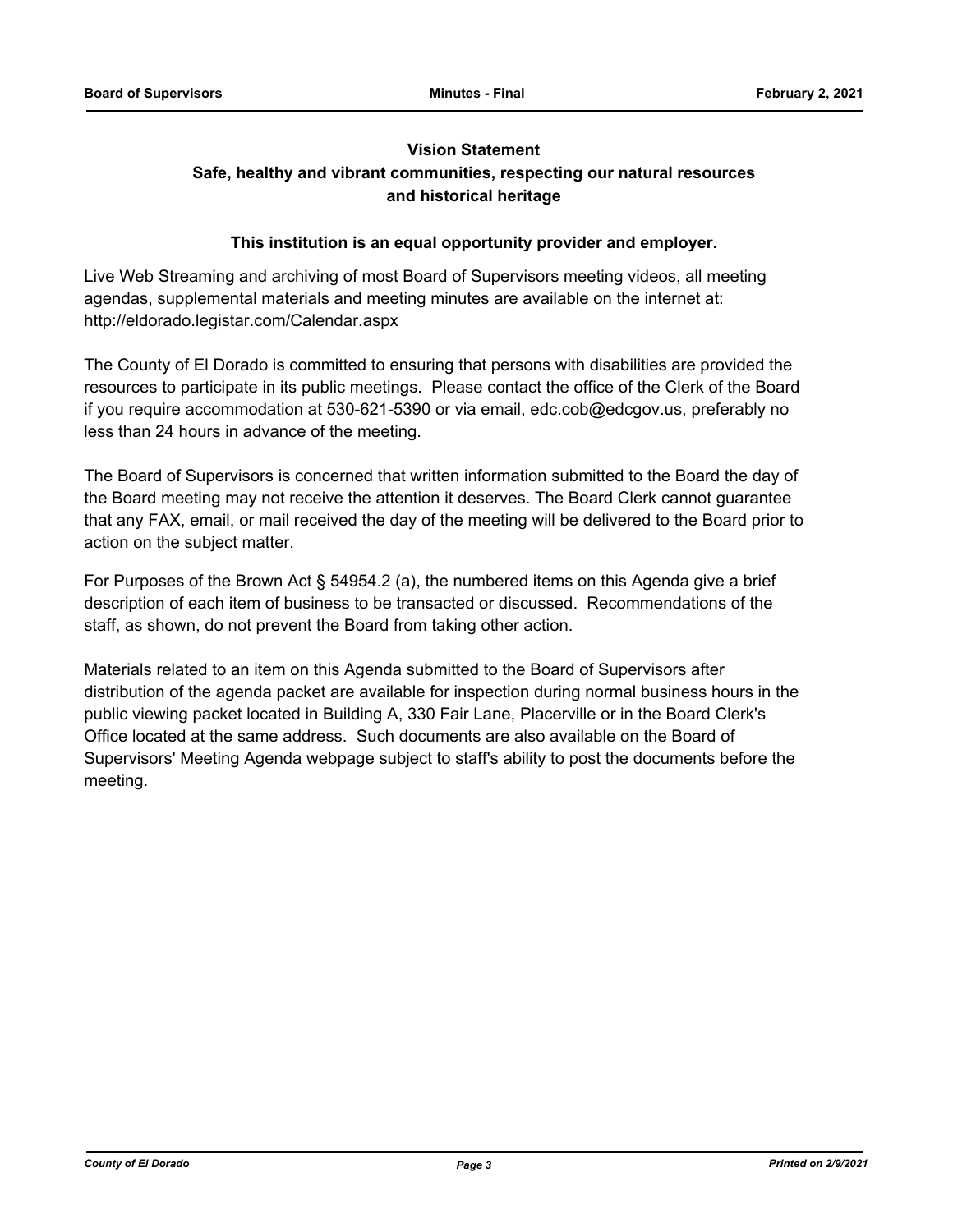## **PROTOCOLS FOR PUBLIC COMMENT**

Public comment will be received at designated periods as called by the Board Chair.

Public comment on items scheduled for Closed Session will be received before the Board recesses to Closed Session.

Except with the consent of the Board, individuals shall be allowed to speak to an item only once.

On December 5, 2017, the Board adopted the following protocol relative to public comment periods. The Board adopted minor revisions to the protocol on February 26, 2019, incorporated herein:

Time for public input will be provided at every Board of Supervisors meeting. Individuals will have three minutes to address the Board. Individuals authorized by organizations will have three minutes to present organizational positions and perspectives and may request additional time, up to five minutes. At the discretion of the Board, time to speak by any individual may be extended.

Public comment on certain agenda items designated and approved by the Board may be treated differently with specific time limits per speaker or a limit on the total amount of time designated for public comment. It is the intent of the Board that quasi-judicial matters have additional flexibility depending upon the nature of the issue. It is the practice of the Board to allocate 20 minutes for public comment for each agenda item to be discussed. (Note: There is no Open Forum period during Special Meetings.)

Individual Board members may ask clarifying questions but will not engage in substantive dialogue with persons providing input to the Board.

If a person providing input to the Board creates a disruption by refusing to follow Board guidelines, the Chair of the Board may take the following actions:

Step 1. Request the person adhere to Board guidelines. If the person refuses, the Chair may turn off the speaker's microphone.

Step 2. If the disruption continues, the Chair may order a recess of the Board meeting. Step 3. If the disruption continues, the Chair may order the removal of the person from the Board meeting.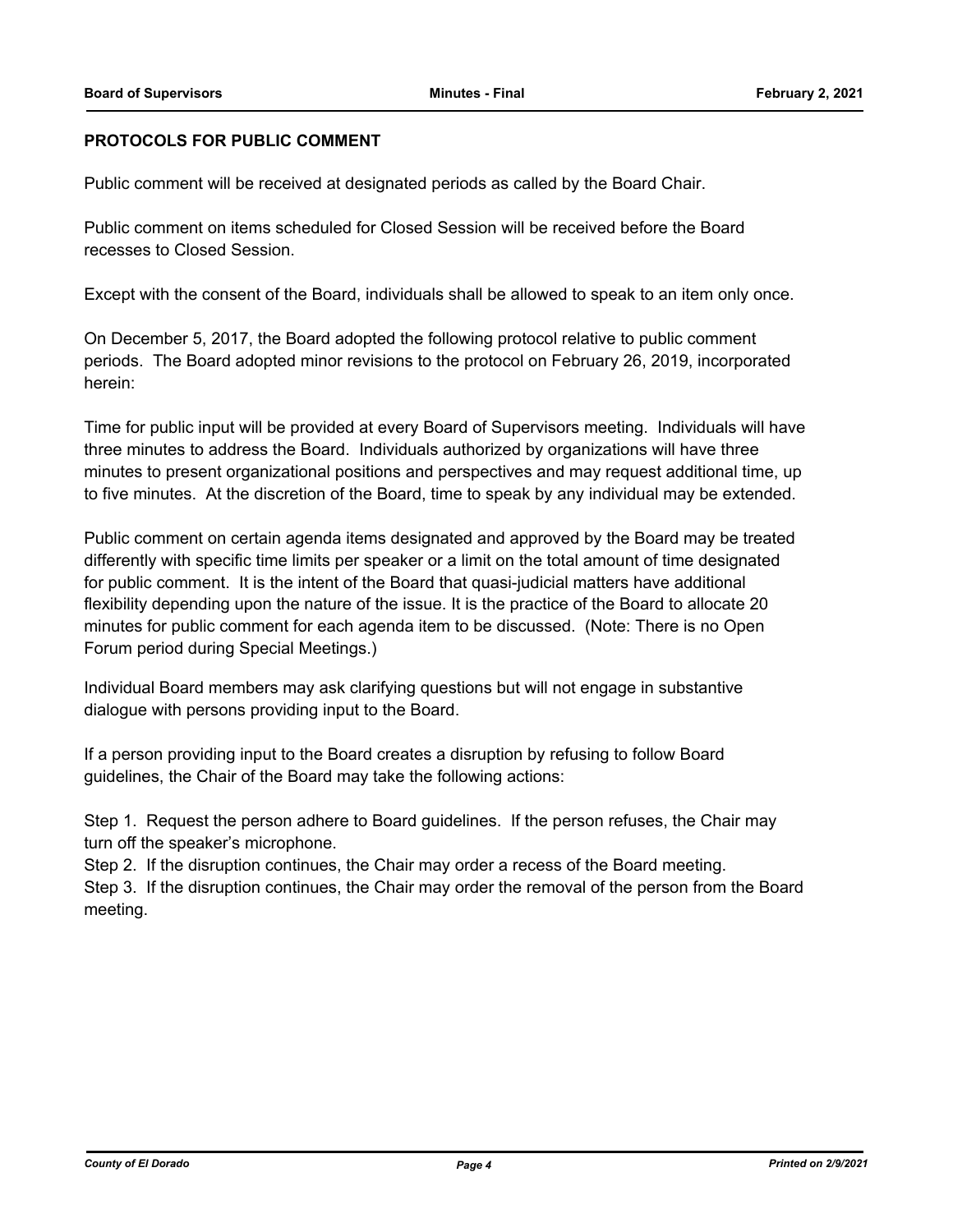## **9:00 A.M. - CALLED TO ORDER**

Present: 5- Supervisor Novasel, Supervisor Hidahl, Supervisor Parlin, Supervisor Thomas and Supervisor Turnboo

## **PLEDGE OF ALLEGIANCE TO THE FLAG**

#### **Supervisor Hidahl led the Pledge of Allegiance to the Flag.**

#### **ADOPTION OF THE AGENDA**

**A motion was made by Supervisor Novasel, seconded by Supervisor Thomas to Adopt the Agenda.**

**Yes:** 5 - Novasel, Hidahl, Parlin, Thomas and Turnboo

#### **DEPARTMENT MATTERS (Items in this category may be called at any time)**

**1.** [21-0138](http://eldorado.legistar.com/gateway.aspx?m=l&id=/matter.aspx?key=29033) Chief Administrative Office recommending the Board appoint one member and one alternate to the Pioneer Community Energy Board of Directors and disband the ad-hoc committee that consisted of Supervisor Hidahl and Supervisor Parlin and was established to explore the feasibility of joining the Pioneer Community Energy Joint Powers Authority.

> **A motion was made by Supervisor Novasel, seconded by Supervisor Turnboo to appoint Supervisor Hidahl as the Member and Supervisor Parlin as the Alternate to the Pioneer Community Energy Board of Directors and disband the ad-hoc committee that consisted of Supervisor Hidahl and Supervisor Parlin that was established to explore the feasibility of joining the Pioneer Community Energy Joint Powers Authority.**

- **Yes:** 5 Novasel, Hidahl, Parlin, Thomas and Turnboo
- **2.** [21-0129](http://eldorado.legistar.com/gateway.aspx?m=l&id=/matter.aspx?key=29024) Chief Administrative Office recommending the Board receive briefings from departments as part of the Fiscal Year 2021-22 Budget development process.

**Board received briefings from departments as part of the Fiscal Year 2021-22 Budget development process.**

#### **CLOSED SESSION**

**3.** [21-0068](http://eldorado.legistar.com/gateway.aspx?m=l&id=/matter.aspx?key=28963) **Pursuant to Government Code Section 54957- Public Employee Performance Evaluation.** Title: Registrar of Voters. (Est. Time: 15 Min.)

**No Action Reported. All five Supervisors participated.**

#### **ADJOURNED AT 3:58 P.M.**